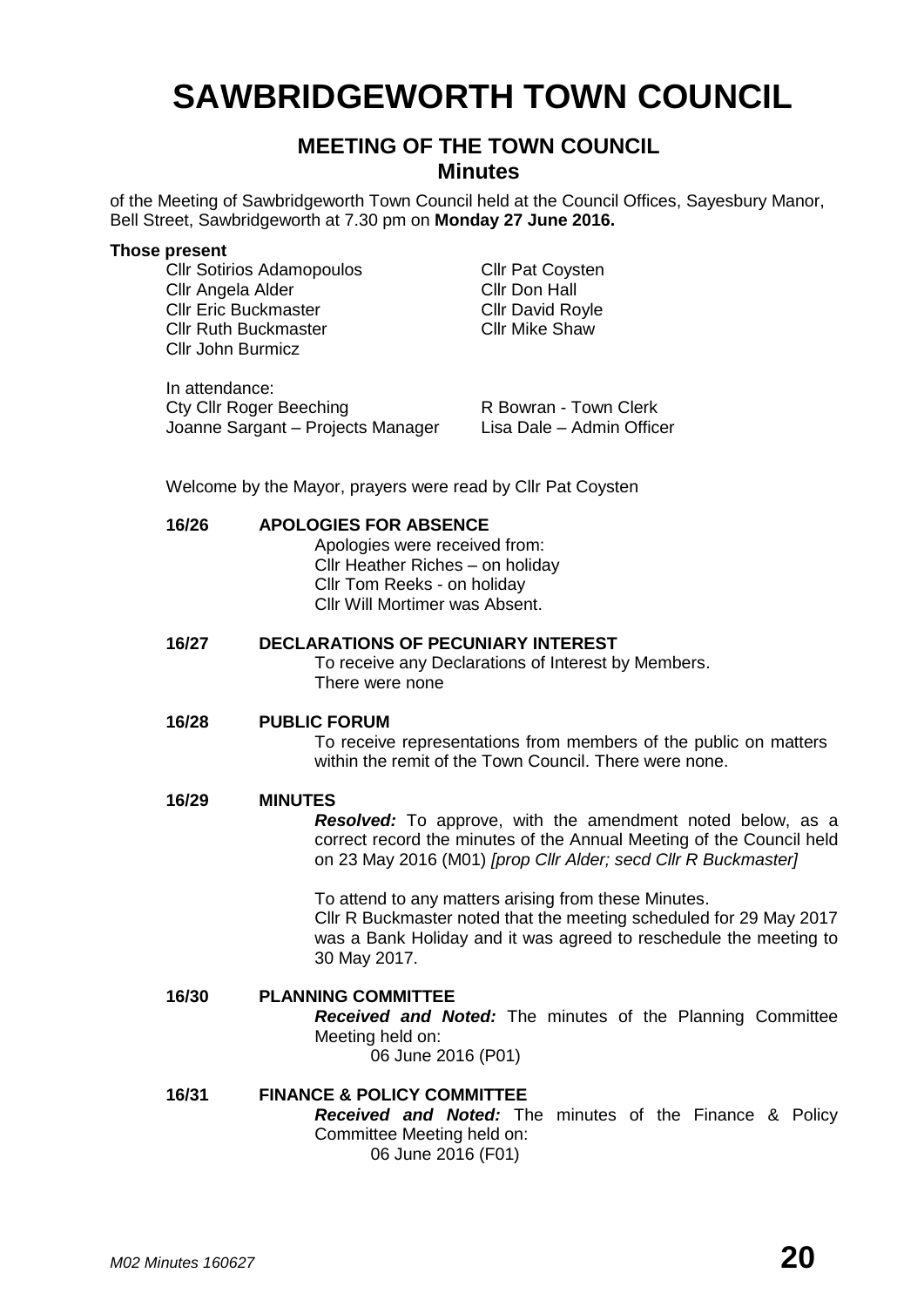**Minute F16/08.** *Resolved:* to Adopt the recommendation to Council that Clerk should proceed with the purchase of the Lordship of the Manor at a vired cost of £13,500. *[prop Cllr Alder; secd Cllr Burmicz]*

#### **16/32 ANNUAL ACCOUNTS AND ANNUAL RETURN 2015/16**

- 1. *Resolved:* To approve and sign the Annual Governance Statement *[prop Cllr E Buckmaster; secd Cllr Alder]*
- 2. *Resolved:* To approve the Annual Return for 2015/16 *[prop Cllr Coysten; secd Cllr R Buckmaster]*
- *3. Noted:* Adoption of the recommendations of the Internal Auditor.

#### **16/33 MAYOR'S CORRESPONDENCE/COMMUNICATIONS**

To receive Mayor's appointments and communications

Correspondence:

- British Legion receipt of Poppy Appeal collection
- Letter of thanks from Anne Thomas, Citizen of the Year 2016

Attended:

- Bishops Water Aid appeal at the Hailey Centre
- Dementia Training
- Meeting at St Elizabeth's
- Mandeville school sustainable journeys
- Assembly at Mandeville school
- Manor of Groves support for St Elizabeth's
- Rotary Clubs Stort walk
- Pishiobury Park Walk

Answered questions on progress on reports into air quality, report from EHDC expected soon.

#### **16/34 REPRESENTATIVES REPORTS**

To receive representatives reports from:

- o County Councillor Roger Beeching was thanked for his influence on resolving the flooding issue especially at parsonage Lane. He reported:
	- o Herts CC says nothing changes as a result of BREXIT.
	- o Extra grass cutting this year as a result of weather conditions.
	- o Commented on travel issues as a result of anticipated growth of Herts population from 1.1m to 1.5m over the next 35 years.
- o District Councillor Angela Alder reported attending:
	- o Final Task & Finish group meeting
	- o District Planning Executive panel
	- o Chairs of Scrutiny Committees
	- o Corporate Business Scrutiny
	- o Circle Anglia Housing
	- o Development management Control
	- o Health and Wellbeing Cttee as Chairman
	- o Audit & Governance Cttee. Agree draft statements of accounts.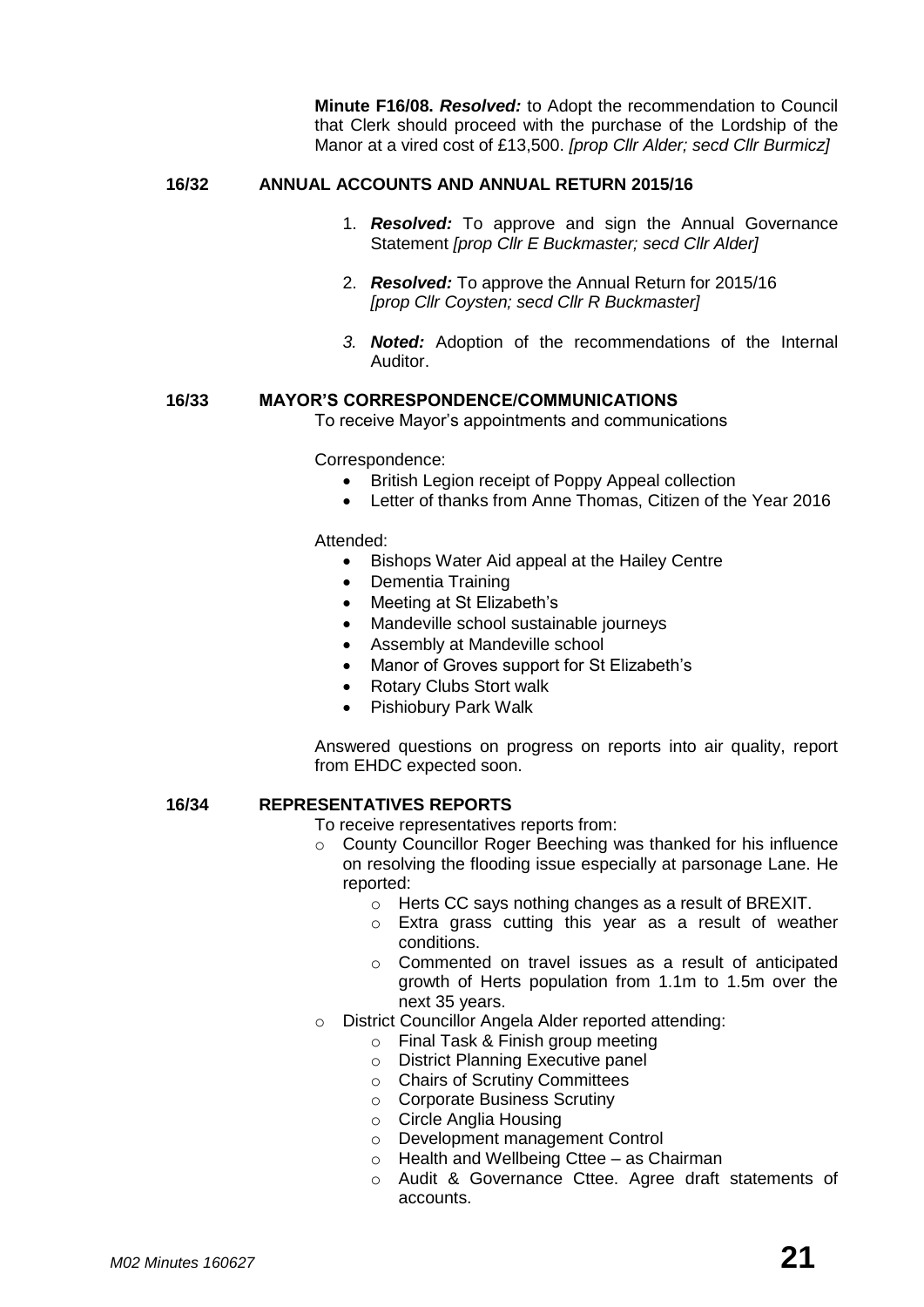- Cllr Shaw commented that he had read a report that EHDC had agreed to take in 230 refugees and asked:
	- What is the cost to taxpayers
	- Who are they
	- Where are they going to be put
- *Cllr E Buckmaster responded that he did not have the details to hand but would respond to the query by letter.*
- o District Councillor Eric Buckmaster reported:
	- o District Plan timeline
		- 01 Sep. EHDC members briefing
		- October. Publication & consultation comments sent to Inspector in March 2017
		- June 2017. Examination Hearing
		- Oct 2017. Inspector's report.
		- Dec 2017, Adoption.
		- o EHDC seeking Govt. support for a garden Town at Gilston
		- o Task and Finish group for leisure strategy going to community scrutiny
		- o EHDC has agreed to demolish No.1 The Causeway to make way for parking
		- o EHDC has agree to introduce a Planning Enforcement Proactive Service
		- o Some changes agreed to council tax discounts for empty properties
- o Hertfordshire Police
	- o Asked that the OWL service for vulnerable residents be noted and publicised.
- o Other Representatives
	- o Cllr Alder attended meeting at HAPTC reviewing staff salaries.
	- o Attended Stansted Airport Consultative Cttee as HAPTC representative.
	- o Attended Children's centre meeting re: mental health support for children at Windhill 21.

## **16/35 TOWN CLERK'S REPORT**

#### **[Allotments](http://www.sawbridgeworth-tc.gov.uk/town-information/town-council-services/allotments)**

• Fco Toilets installed

#### **Bus Shelters**

• Spellbrook shelter repaired from the effects of further vandalism

#### **Car Park Subsidy**

Wall repair has commenced.

#### **[Cemetery](http://www.sawbridgeworth-tc.gov.uk/town-information/town-council-services/cemetery)**

- 2 Interments managed in 2016/17 to date
- Application for an exhumation to be made to MoJ **Chamber Utilisation**
- Used for Bishops' Cake decorating day
- Monthly bookings received from U3A

#### **Community Transport - [Sawbobus](http://www.sawbridgeworth-tc.gov.uk/town-information/town-council-services/sawbobus) and [Minibus Hire](http://www.sawbridgeworth-tc.gov.uk/town-information/town-council-services/minibus-hire)**

- Dial-a-Ride service provided; 3 so far in 2016/17.
- New vehicle from DfT now specified, delivery promised for July.
- Sawbobus Yankee irreparably broken down.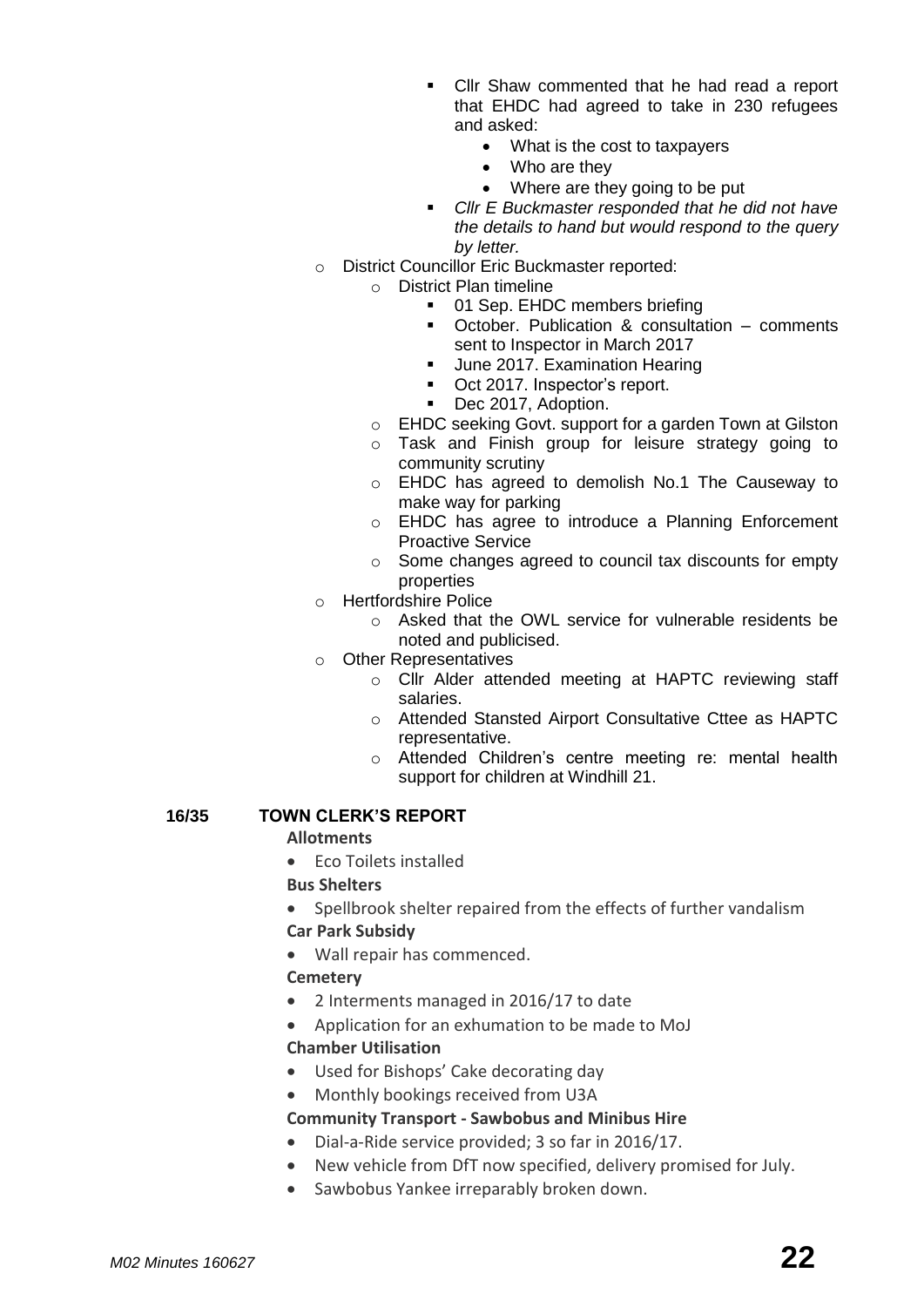#### **Consultee on all matters relevant to the town**

Consultation on proposed Junction 7a on M11.

#### **Financial Accounting System**

- Additional training took place 01 & 02 June; internal audit 03 June **Fly Posting**
- Continued surveillance and unauthorised advertising removed.

#### **Hertfordshire Highways**

- A1184 resurfacing postponed to week commencing 06 June.
- Sign cleaning, footpaths clearance and gardening works carried out. **Neighbourhood Plan**

## • No current activity

## **Lordship of the Manor**

• Further intelligence received.

## **[Planning Matters \(acting as a consultee\)](http://www.sawbridgeworth-tc.gov.uk/town-council/planning)**

• 12 Applications considered in 2016/17.

#### **Projects**

- Bell Street Conveniences; Specification due for scrutiny by **13 May**  *(sic).*
- Town Green; no further activity. Task & Finish group proposed.
- Library; No further action at the moment.
- War Memorial Repair. Task & Finish group established. Faculty applied for.

#### **Publicity/Information:**

 Contributions being made to Sawbridgeworth Flyer and CM21 magazine

#### **Rivers Orchard**

Draft lease agreement received from Deville Estates Ltd

#### **Town Action Plan**

• The F&P committee have directed that on-going scrutiny be addressed by a summary in the Clerk's report.

--------------------

#### **Sawbridgeworth Town Action Plan 2006-2020**

#### **The Five Key Issues**

**Traffic Management (including Parking)**

## **How do we solve the problems of increasing traffic and the lack of parking?**

- o Future dialogue with EHDC over future parking policy.
- o Develop "Shared Spaces" philosophy
- o Dialogue with schools on "Walk to School" initiative
- o Development/Expansion of Sawbobus service

#### **Amenities & Facilities**

#### **How do we ensure these are best provided for the community?**

- o Continued maintenance and care for existing facilities
- o Negotiations with EHDC on refurbishment of Bell Street conveniences

#### **Housing & Planning**

**How do we make sure housing is best suited and the infrastructure is catered for?**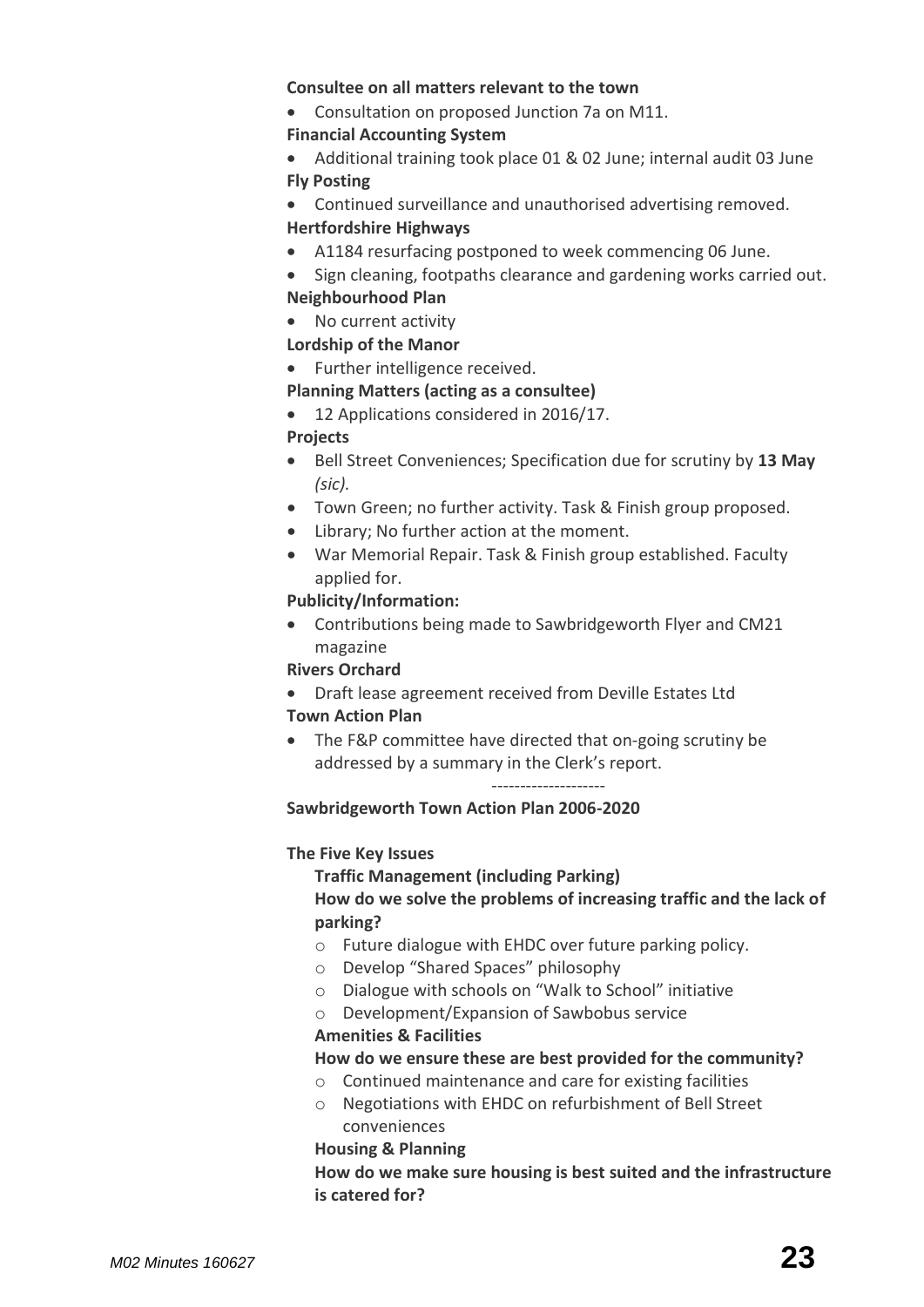- o Dialogue with potential developers
- o Dialogue with EHDC and District Planners
- o Consider producing a Neighbourhood Plan

#### **Economic Vibrancy**

**How do we re-invigorate the town centre and bring people to the town?**

- o Set up dialogue with retailers and businesses
- o Re-examine retailers opposition to farmers markets **Open Spaces**

## **How do we best plan and care for our open spaces?**

- o Develop ideas for Town Green
- o Develop ways and means to use Fair Green

#### **16/36 TOWN PROJECT MANAGER'S REPORT**

On **Friday 20th May 2016** this year's **Annual Civic Awards** went to Anne Thomas for Citizen of the Year and Athena Farley- Stamadiades for Young Citizen of the Year. Two Highly Commended awards were also given to Kirsty Sperrin and Tim Rossiter. The Presentation of a cheque for £6,173.70 was presented by the Mayor, Cllr Eric Buckmaster to Sawbridgeworth & High Wych Girl Guiding.

**Sunday 12th June 2016** – Fun on the Field, year 3. ~ rated a success and £400 given to the canine charity. Format will be changed for year 4.

**Thursday 30 June** – Attended with the Clerk a Somme memorial service at Westminster Abbey.

#### *Future Dates for the diary*

**Friday 1st July 2016 –** 7.20am – Whistle for the Somme. **Sunday 17th July 2016** – Civic Service at 3pm Great St Mary's Church **Saturday 19th November** – Lights of Love, Isabel Hospice Service in Bakers Walk at 4pm

**Saturday 26th November 2016 –** Christmas Lights Festival. So far the change from the traditional Friday evening to a Saturday event has been well received. I have already had notification from the PTA Chair at F&B that they will continue with their Friday night Christmas Fayre, and I have heard that the Memorial Hall will not be putting on a Food Festival at all this year, of course these notifications are subject to change.

**Friday 19th May 2017** - Annual Civic Awards

## *Mayors Events 2016-2017 – Charity of the Year St Elizabeth's, Much Hadham*

Saturday 01October – Quiz Night at Bullfields Thursday 02 February – Round the World Progressive Dinner Saturday 04 March – Variety & Tribute Show at the Memorial Hall Saturday 29 April – Civic Dinner at the Memorial Hall